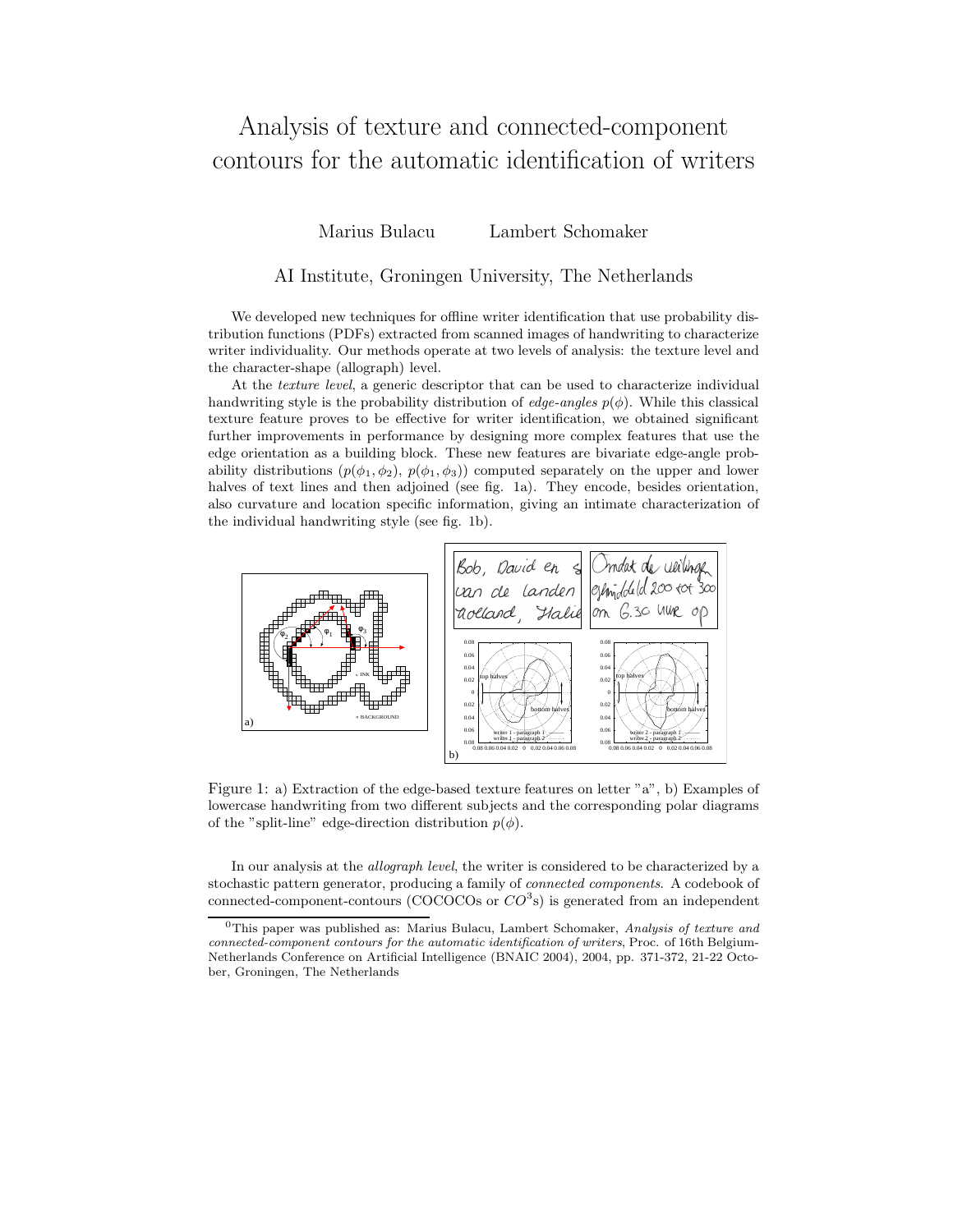

Figure 2: a) A Kohonen self-organized map of 33x33  $CO^3$ s, b) Density plots of  $p(CO^3)$ . If A and B are samples from two different writers, the overlap between their PDFs is much lower as can be seen in the third column ('Common').

training set of handwritten samples using a Kohonen self-organizing map (see fig. 2a). The PDF of  $CO^3$ s is then computed for an independent test set containing unseen writers. Results revealed a high-sensitivity of  $p(CO^3)$  for identifying individual writers (see fig. 2b). This method can be applied directly on samples of uppercase handwriting (isolated handprint). For lowercase (cursive) handwriting a segmentation stage is needed and we use a procedure based on finding the minima of the lower contour. The PDF of fragmented  $CO^3$ s  $p(FCO^3)$  is used as a writer characteristic. This fragmentation approach is applicable to general free-style handwriting, when it is not a priori known whether the handwritten sample contains lowercase, uppercase, cursive or handprint script.

The proposed automatic techniques bridge the gap between image-statistics approaches on one end and manually measured allograph features of individual characters on the other end, covering both the angular and Cartesian domains. Our methods outperformed two systems (X and Y) used in current forensic practice (see table 1).

Table 1: Writer identification accuracy. The dataset contains two samples per writer. One selected sample is matched against the remaining  $2N - 1$  samples that contain only one target sample (the pair) and  $2N-2$  distractors. The performance percentages express how often the correct writer is in the top 1 respectively top 10 entries in the sorted list. The performance of  $p(FCO^3)$  depends on the category of samples used in the evaluation (whether copied or self-generated handwriting).

| Method              |         | lowercase |            | UPPERCASE |     | Ref.                                                                                                                                                           |
|---------------------|---------|-----------|------------|-----------|-----|----------------------------------------------------------------------------------------------------------------------------------------------------------------|
|                     |         |           |            |           |     |                                                                                                                                                                |
| Feature             | writers | TOD       | Top<br>ΠO  | TOD       | 10D |                                                                                                                                                                |
| $p(\phi)$           | 150     | 53        | 88         | 34        | 79  |                                                                                                                                                                |
| $\phi_1, \phi_2$    | 150     | 84        | 97         | 84        | 97  |                                                                                                                                                                |
| $p(\phi_1, \phi_3)$ | 150     | 70        | 94         | 68        | 91  |                                                                                                                                                                |
| $p(CO^3)$           | 150     |           |            | 72        | 93  | $[2] % \includegraphics[width=0.9\columnwidth]{figures/fig_2.pdf} \caption{Schematic diagram of the top of the top of the top of the right.} \label{fig:2}} %$ |
| $p(FCO^3)$          | 150     | $71 - 97$ | $90 - 100$ | 73        | 91  | [3]                                                                                                                                                            |
| system X            | 100     | 34        | 90         |           |     | [2                                                                                                                                                             |
| system Y            | 100     | 65        | 90         | $\sim$    |     | [2]                                                                                                                                                            |